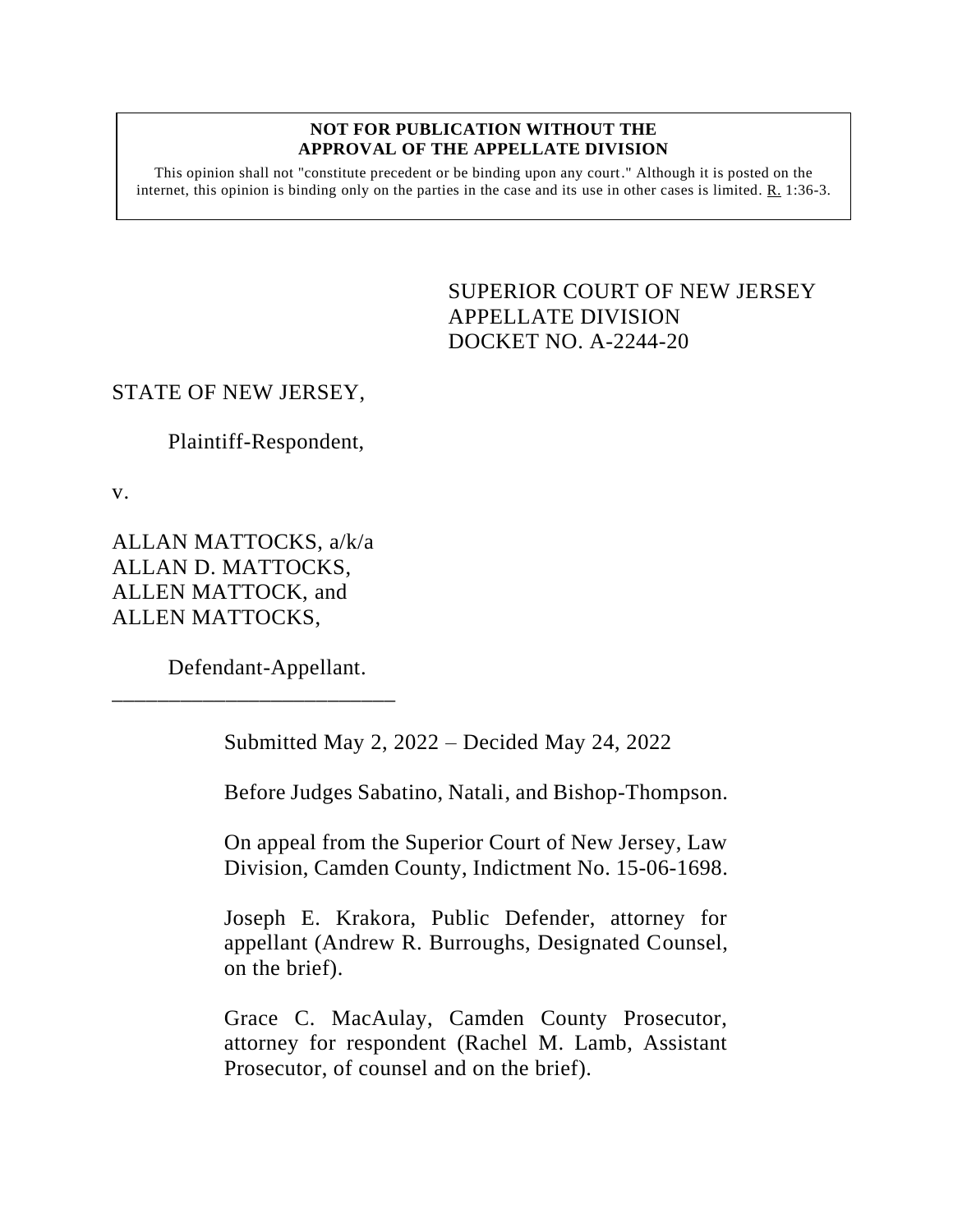#### PER CURIAM

Defendant Allan Mattocks appeals from a February 25, 2021 Law Division order that denied his petition seeking post-conviction relief ("PCR") without an evidentiary hearing. We reject all but one of defendant's challenges to the February 25th order essentially for the reasons expressed in the PCR judge's oral decision. We remand, however, on a single, discrete issue related to trial counsel's decision not to call a potential defense witness as the record on that point requires additional amplification and a further ruling by the trial court.

I.

The procedural history and trial evidence are detailed in our unpublished decision opinion affirming defendant's conviction and sentence on direct appeal, State v. Mattocks, A-4341-15 (App. Div. Apr. 12, 2018), certif. denied, 236 N.J. 31 (2018), and in the PCR judge's oral opinion on February 25, 2021. A brief summary will suffice.

On the evening of April 10, 2012, defendant violently assaulted and beat the victim,  $S.B.W.,<sup>1</sup>$  under the belief that she stole his trash cans.  $S.B.W.$  later reported the incident to the Camden County Police Department. In a recorded statement taken by Camden County Police Detective John Waida, S.B.W. stated

<sup>&</sup>lt;sup>1</sup> We refer to the victim by her initials in order to protect her identity.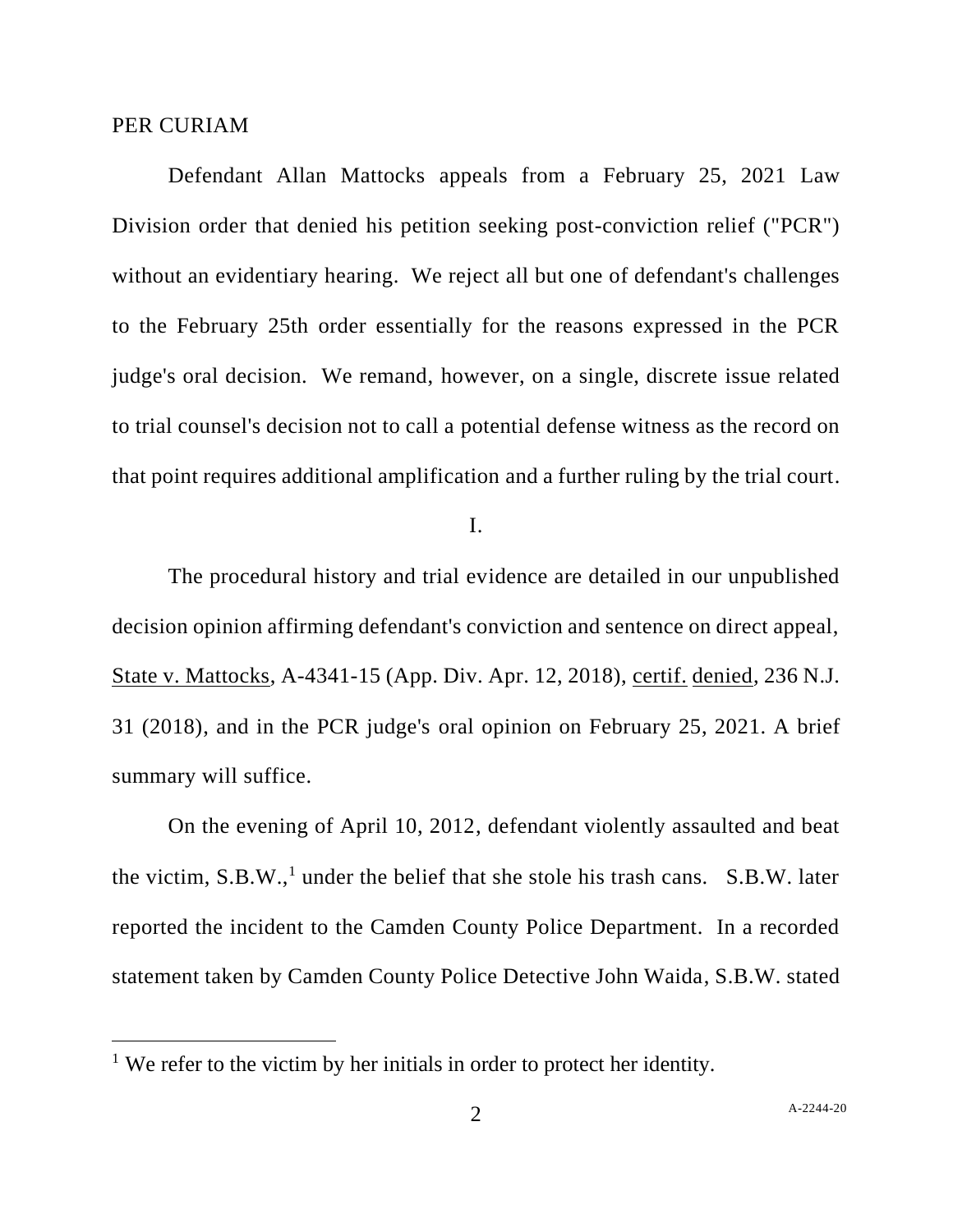that defendant threw her down his basement steps and punched her several times. Detective Waida observed her injuries and photographed bruises on her face.

Defendant was later arrested and charged in connection with the assault. Approximately one year later, in an alleged attempt to silence her, defendant encountered S.B.W. on the street and, with the assistance of accomplices Joshua Sloan and Jonathan Kearney, drove her to an abandoned lot and shot her in the head.

Defendant was tried by a jury in 2016 under a superseding sixteen-count indictment, charging him with, among other offenses, attempted murder, kidnapping and various weapons charges.<sup>2</sup> Sloan pled guilty to conspiracy to commit aggravated assault in connection with the shooting and agreed to testify against defendant as part of a cooperation agreement.

Prior to trial, the State offered defendant a plea deal of forty years with an 85% period of parole ineligibility. Trial counsel sent defendant a letter on March 7, 2014 informing him of the State's offer, but defendant claims his counsel failed to discuss the offer with him. In her letter, counsel advised defendant there "may be room for negotiation, but I believe . . . you may be

<sup>2</sup> The superseding indictment also charged co-defendant Kearney for his participation in the second attack, but defendant was tried alone.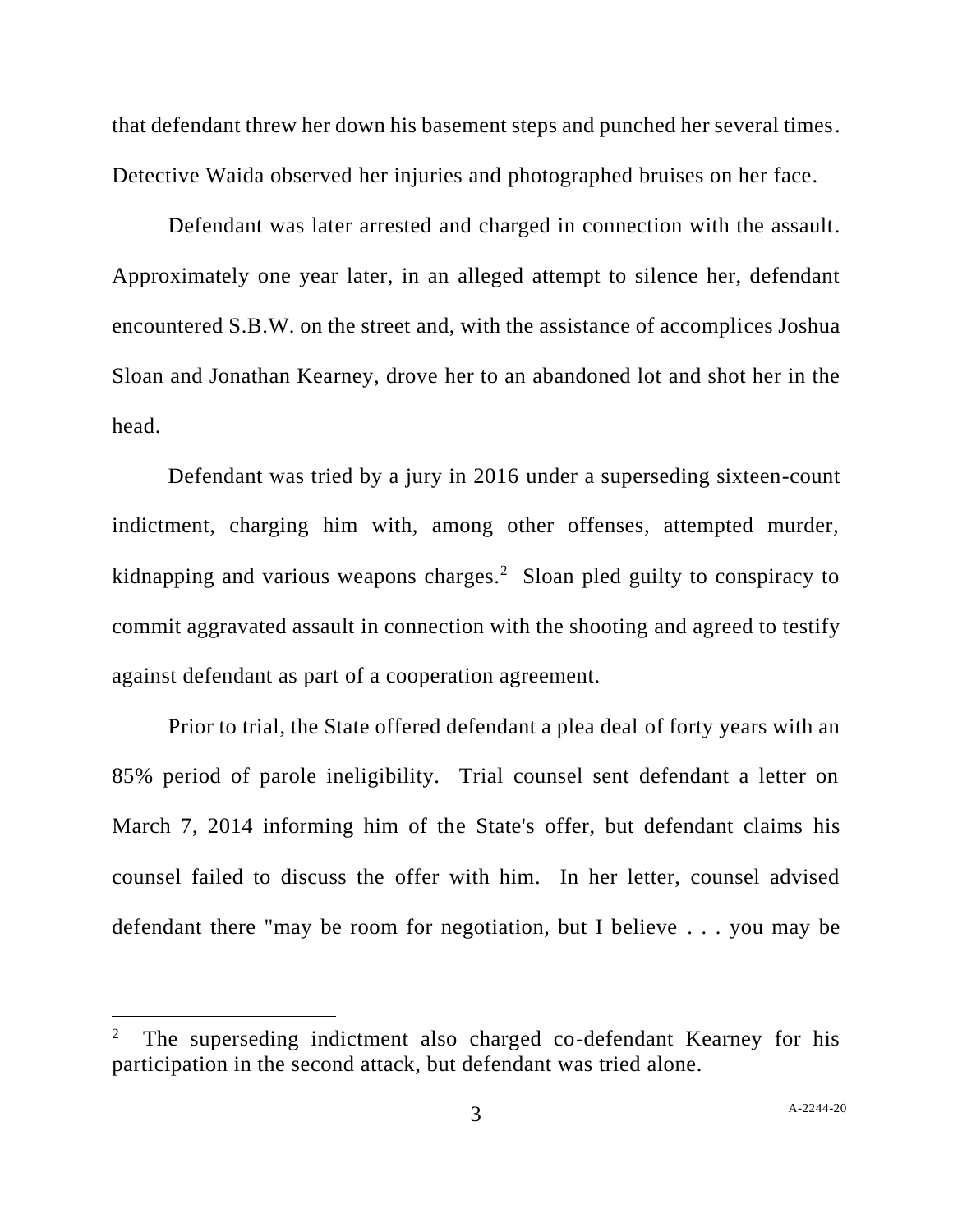forced to go to trial. I know that you would plead to something in the seconddegree range, but the crime itself is very serious." Counsel also attached a March 7, 2014 letter from the prosecutor setting forth the details of the State's forty-year offer, which also included a condition that defendant provide "truthful factual statements concerning the actions of his co-defendants and agree to testify at trial if necessary."

Counsel sent defendant another letter on July 15, 2015, enclosing discovery and informing him that the State intended to try all charges against defendant in a single trial, but noted that she had filed a motion to sever the charges related to the 2012 assault and the 2013 shooting. She further informed defendant:

> I know that you do not want to plead guilty to the charges[,] but I will tell you first if you are found guilty of the charges you will be in prison for life. The State is willing to offer you something in the range of [thirty] years with an 85% [parole] disqualifier. I know that this sounds like a lot of time and that you have thus, so far, rejected such an offer. However, given the fact that both [the 2012 and 2013 offenses] will be tried together and that it becomes very difficult to defend, I want you to consider a possibility of a plea. Reviewing the evidence leads me to the conclusion that there is a significant likelihood that you will be convicted of most of these charges. Therefore, I am recommending that you accept the State's offer, if actually [thirty] years.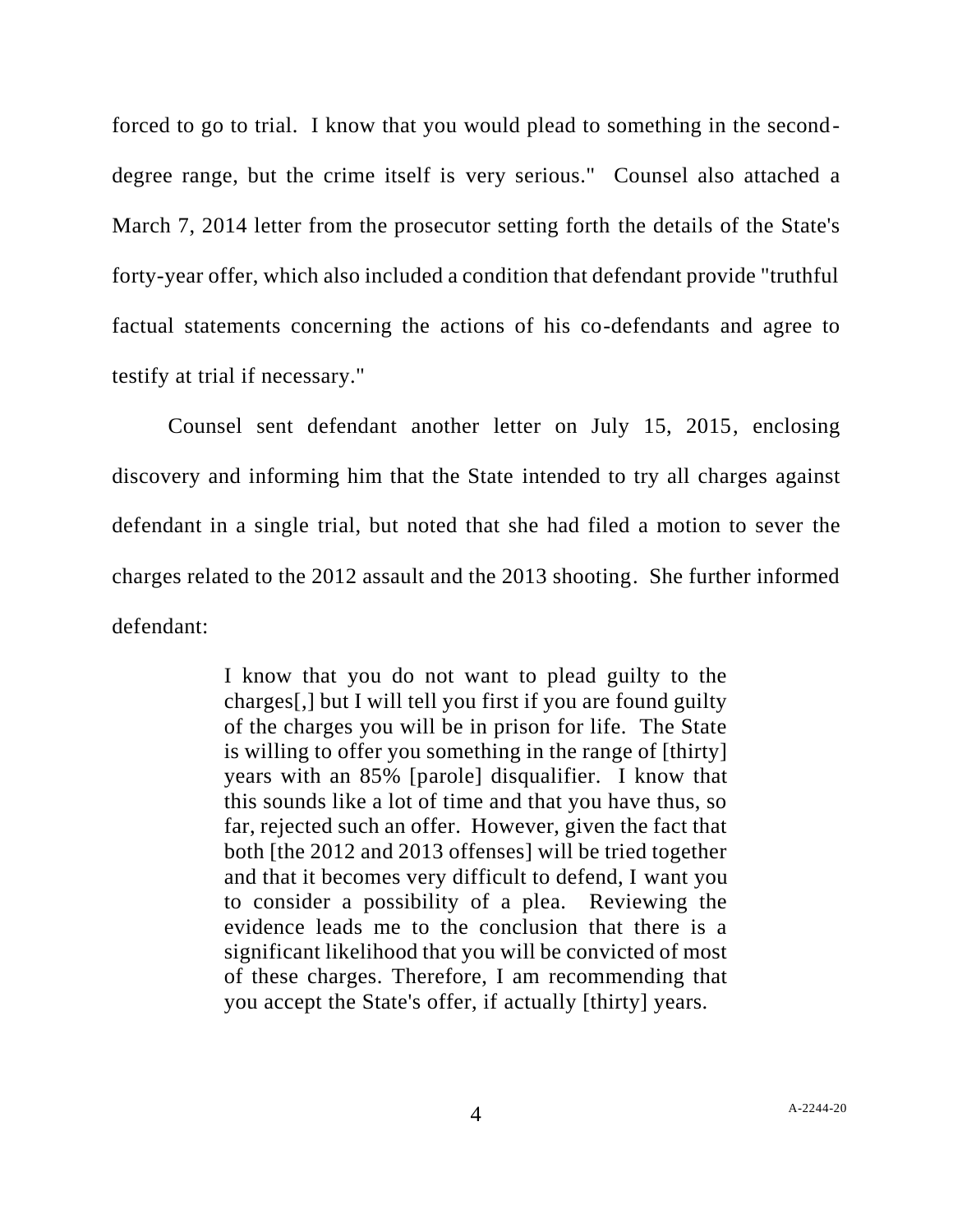On July 27, 2015, all parties, including defendant, appeared at a hearing where the State informed the court that the plea offer was thirty-five years with an 85% parole disqualifier. On September 11, 2015, the court held a pretrial conference to address defendant's severance motion. At that proceeding, which defendant and co-defendant Kearney attended, the court denied defendant's application and reviewed the State's plea offer with defendant, as reflected by the following colloquy:

> THE COURT: What is the final plea offer in this matter?

> [THE PROSECUTOR]: [Forty] years, Your Honor, 85 percent without parole.

> THE COURT: All right. And, Mr. Mattocks, you understand if you go to trial and you are convicted, you face the possibility of 180 years incarceration, do you understand that, sir?

[DEFENDANT]: Yes, I do.

THE COURT: Do you understand after today, meaning the plea, we're not going to have any additional plea negotiations. The matter will be resolved by a jury who hears the evidence. Do you understand that, sir?

[DEFENDANT]: Yes.

THE COURT: Do you understand, sir, that if you do make bail and you do not appear, the case can be tried in your absence and you'd be bound by any jury verdict. If you're not here on the trial date and we can't proceed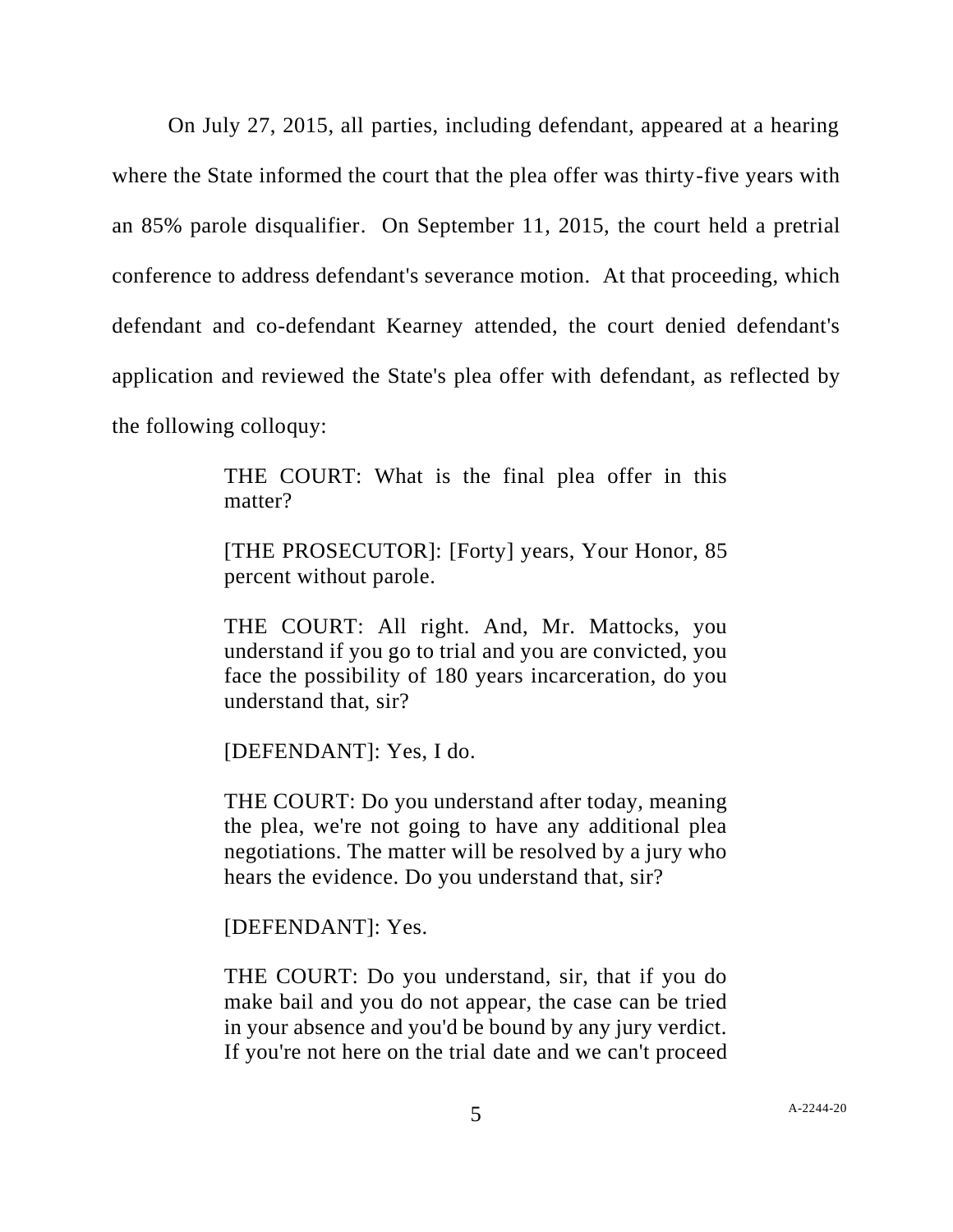to trial that day, then it's given a new date. You're not going to know about that new date also. Do you understand that, sir?

[DEFENDANT]: Yes.

Defendant rejected the State's plea offer and, as noted, chose to proceed to trial. At trial, Sloan testified that defendant picked him up with Kearney on the evening of April 12, 2013. Defendant, Kearney, and Sloan drove around "for a couple hours" and eventually stopped when defendant exited the van and "forced" S.B.W. into the vehicle. S.B.W. pleaded for her life in the backseat, as defendant choked her and demanded she shut up, all while interrogating her as to why she had pressed charges.

Kearney then drove the car to an abandoned lot where defendant dragged S.B.W. out of the van by her legs and shot her in the head. At that point, Kearney moved to the passenger seat and defendant drove the van to a wooded area near an apartment building. There, defendant, Sloan and Kearney removed the mats from the van, put them into trash bags with defendant's clothing, and set fire to the bags in an attempt to destroy any evidence.

Sharon Busan, Kearney's mother, also testified for the State. She stated that on April 12th, she was living at her mother's house on Rand Street, two houses away from the abandoned lot where defendant shot S.B.W. That night,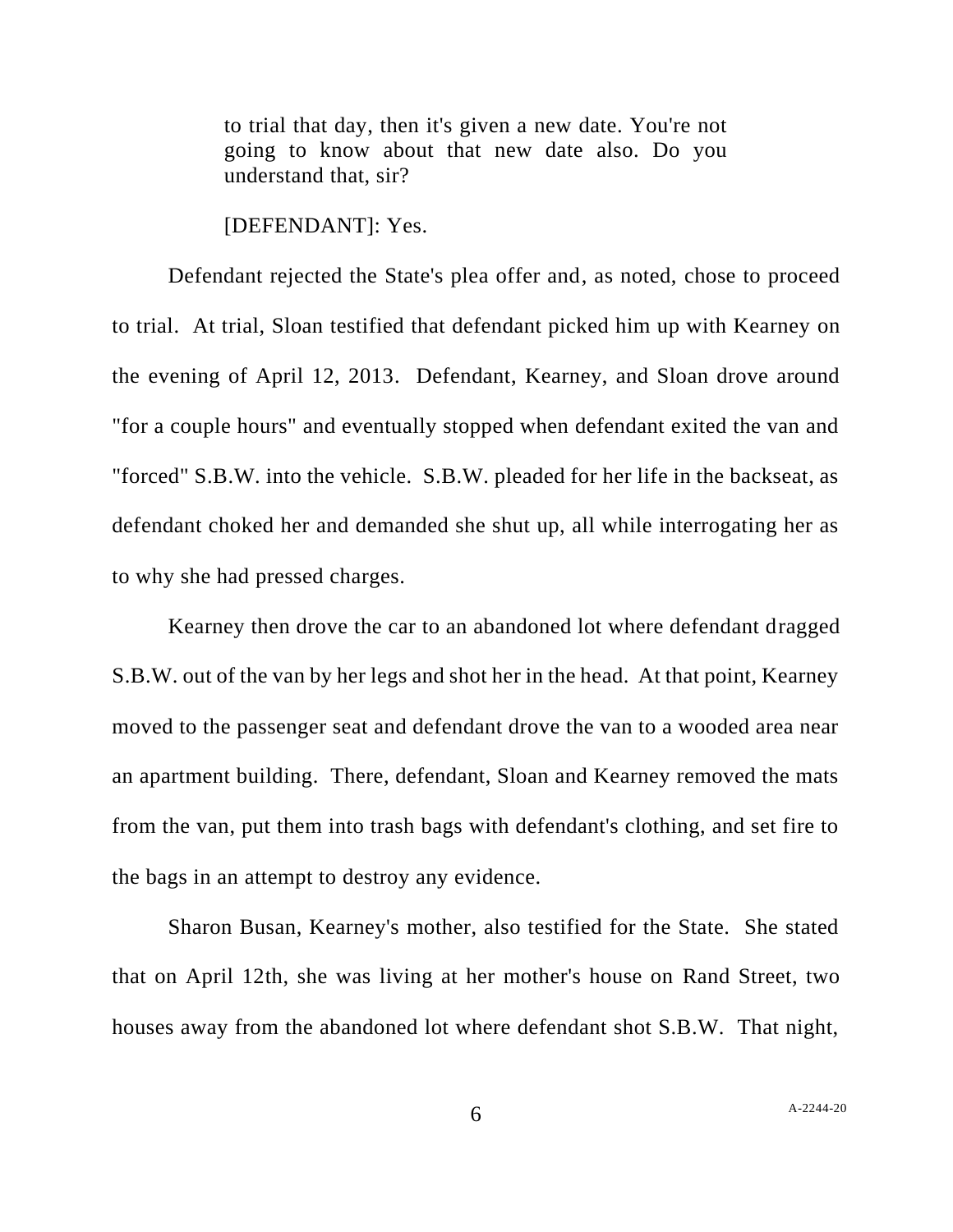Busan recalled seeing defendant, Kearney and Sloan sitting in defendant's van parked in front of her mother's house while she was sitting outside on the steps. After the van pulled away, Busan stated that she went back inside to put her daughter to sleep when she heard what sounded like a "firecracker" in her backyard.

Busan further testified that she saw defendant's van parked on Rand Street at approximately 9:00 p.m., but in an earlier statement to police, she estimated it was approximately 9:30 p.m. When pressed on cross-examination, Busan estimated it was about 9:45 p.m. when she heard the gunshot, because she remembered that it was partially light out when she initially noticed defendant parked in the van. About a week later, at a family wedding, Busan testified that defendant told her to "keep her mouth shut," and that she "knew what he was talking about."

Elmis Mateo, a nearby Camden resident, also testified as a witness for the State. He was walking his dog the night of the shooting, and he observed a "grey or silver van" parked on Rand Street near the abandoned lot. Mateo testified that he heard a gunshot, saw the van drive away, and walked to the back of the abandoned house where he heard the shot originate. He approached and found S.B.W. lying on the ground with a wound to her head, so he called 9-1-1 and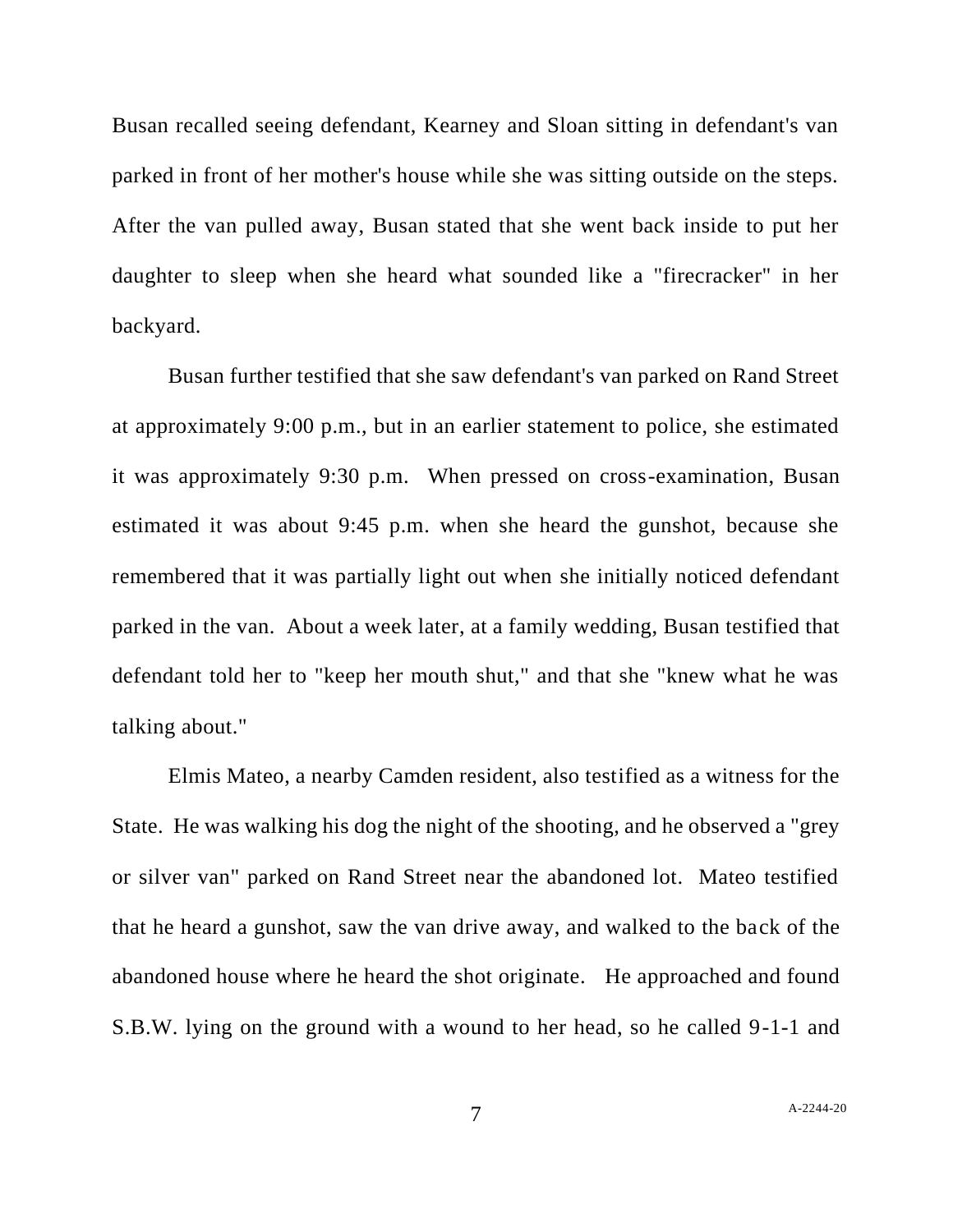provided a statement to the police. S.B.W. survived the shooting, but was gravely injured. She has been a patient at a long-term care facility since, and her condition has not improved.

Defendant testified and also presented several witnesses, including his long-term girlfriend, who stated that defendant was home with her during both incidents. Defendant denied assaulting S.B.W. on April 10, 2012, and confirmed that he was in his home with his girlfriend, his children, and a few friends, and neither saw S.B.W., nor accused her of taking his trash cans that day. He also denied kidnapping and shooting S.B.W. one year later, testifying that he was again home with his family cooking, but he never left the house after he finished running errands at about 8:00 or 8:30 p.m. Defendant denied that he drove the van with anyone else that evening.

The jury found defendant guilty of five separate first-degree crimes: attempted murder, N.J.S.A.  $2C:5-1$  and  $11-3(a)(1)$ ; tampering with a witness or informant, N.J.S.A. 2C:28–5(a); kidnapping, N.J.S.A. 2C:13–1(b)(2); conspiracy to commit kidnapping, N.J.S.A.  $2C:5-1$  and  $13-1(b)(2)$ ; and conspiracy to commit murder, N.J.S.A.  $2C:5-2$  and  $11-3(a)(1)$ . The jury also found him guilty of second-degree aggravated assault, N.J.S.A. 2C:12–1(b)(1); second-degree retaliation against a witness or informant, N.J.S.A. 2C:28–5(b);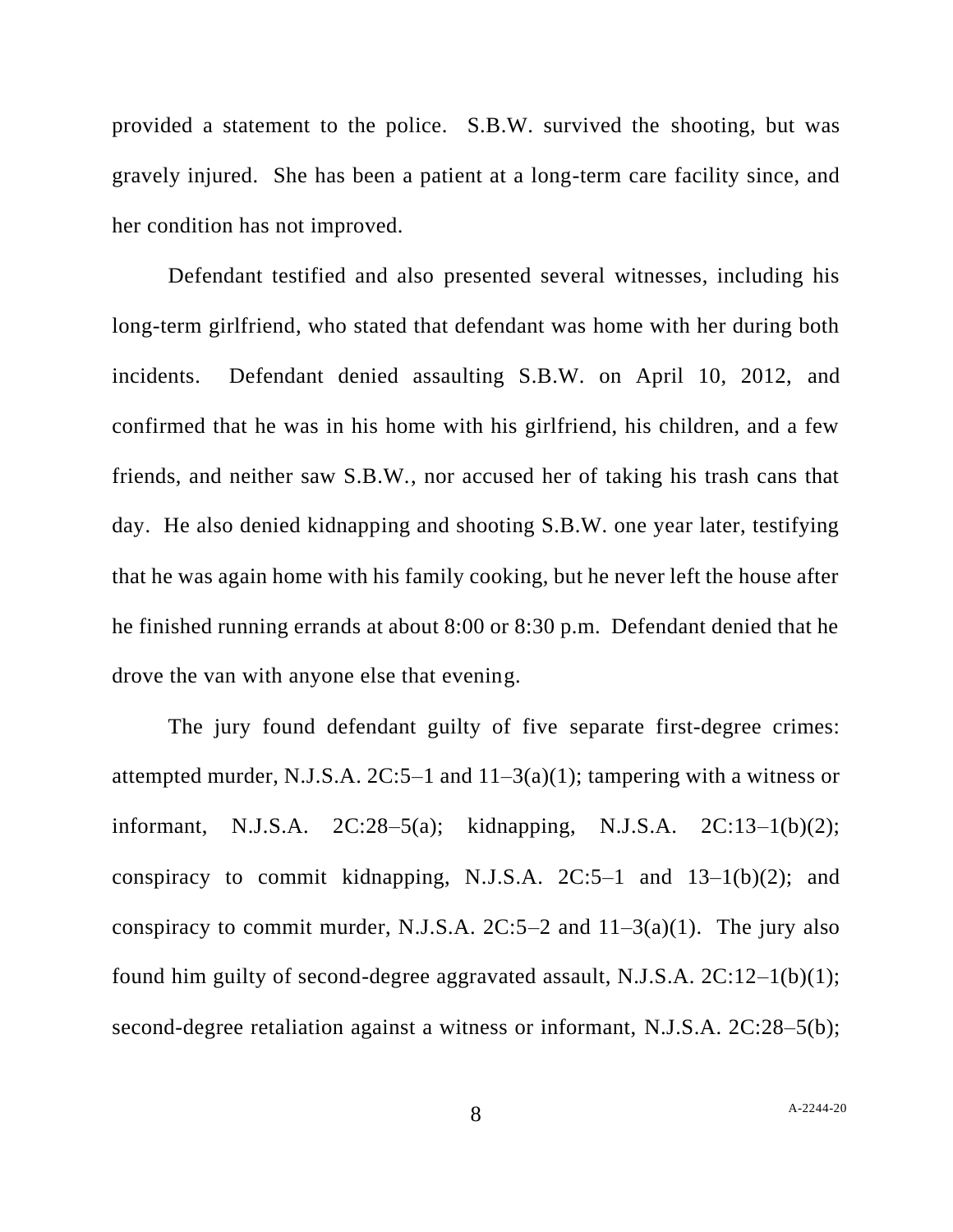third-degree criminal restraint, N.J.S.A. 2C:13–2(a); two charges of thirddegree aggravated assault, N.J.S.A.  $2C:12-1(b)(1)$  and  $(7)$ ; and fourth-degree aggravated assault, N.J.S.A.  $2C:12-1(b)(4)$ .

Defendant was also found guilty of two weapons offenses: second-degree possession of a weapon for an unlawful purpose, N.J.S.A. 2C:39–4(a), and second-degree certain persons not to have a weapon, N.J.S.A. 2C:39–7(b). The jury found defendant not guilty of separate kidnapping and aggravated assault charges.

After sentencing defendant to an aggregate custodial term of fifty-eight years, the prosecutor requested the court make the witness-tampering conviction consecutive to the other charges. The court agreed and increased defendant's sentence to an aggregate custodial term of seventy-eight years, adding the sixteen years imposed for the witness-tampering offense, with a parole ineligibility period of approximately forty-one years, as mandated by the No Early Release Act, N.J.S.A. 2C:43-7.2.

Defendant appealed his convictions and sentence. We affirmed his convictions, but remanded for resentencing, and concluded the court failed to provide "adequate reasons for the substantial increase in the aggregate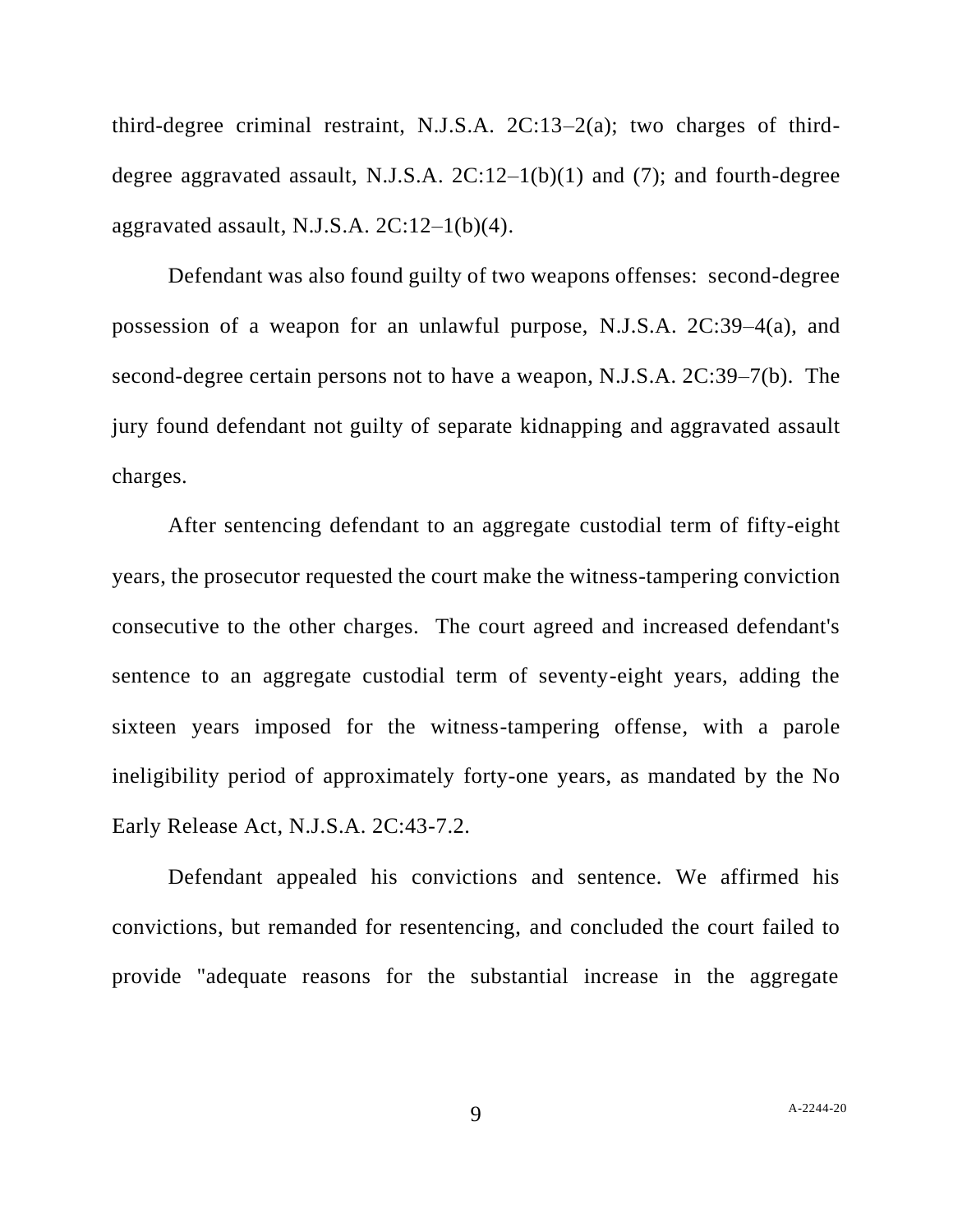sentence," after it converted the sixteen-year sentence for witness-tampering from a concurrent to consecutive term. Mattocks, slip op. at 25-26.

Defendant was thereafter resentenced on the witness-tampering charge to a twelve-year custodial term with a six-year period of parole ineligibility. The court ordered the sentence to run consecutively to certain other convictions, resulting in an aggregate seventy-year term of incarceration with forty-seven years of parole ineligibility.

Defendant filed a timely PCR petition alleging his trial counsel was ineffective for several reasons. Defendant initially contended counsel failed to call Ramon Rivera, Busan's brother, as a witness at trial, despite listing him on the defense witness list and issuing him a subpoena. Defendant maintained that Busan told Rivera that she lied to police about defendant, and Rivera's testimony should have been presented to impeach collaterally Busan's credibility as her testimony was central to the State's case.

Defendant also argued that counsel failed to diligently investigate and interview Busan regarding the alleged statement she made to Rivera. In addition, defendant argued counsel did not adequately cross-examine Busan as to the discrepancies between her testimony and her initial statement to police. Defendant also filed a supplemental pro se letter brief on March 12, 2020, in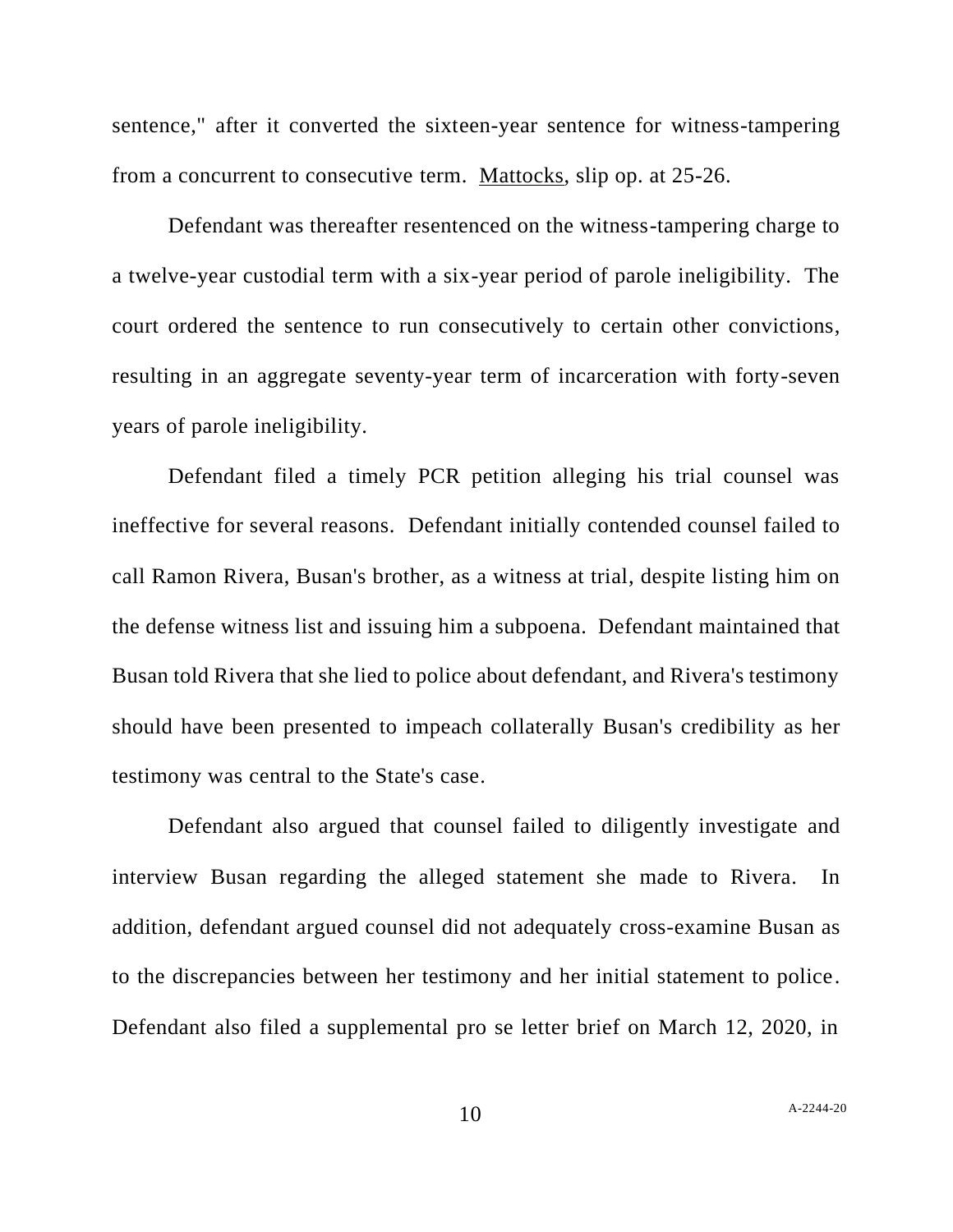which he reiterated many of the same arguments in his initial brief, including that counsel "failed to discuss and explain" the State's plea offer to him.<sup>3</sup>

The PCR judge found that defendant's claim of ineffective assistance was timely, and not procedurally barred by Rule 3:22-12(a), but defendant failed to establish a prima facie claim of ineffective assistance under the two-part test detailed in Strickland v. Washington, 466 U.S. 668, 687 (1984),<sup>4</sup> and an evidentiary hearing was therefore not required under State v. Preciose, 129 N.J. 451, 463 (1992). As to defendant's first argument, the judge explained that trial counsel's decision not to call Rivera at trial was clearly a strategic one and defendant further failed to offer "any certification from Rivera or other proof" in support of his assertion that Rivera would have testified that Busan admitted to him that she lied when she provided information to police. The judge also

<sup>&</sup>lt;sup>3</sup> Defendant raised a number of additional points in his PCR petition and in his brief before the PCR court, many of which he has not reprised on appeal and which we accordingly conclude are waived. See Sklodowsky v. Lushis, 417 N.J. Super. 648, 657 (App. Div. 2011) ("An issue not briefed on appeal is deemed waived.").

<sup>4</sup> To establish a deprivation of a person's Sixth Amendment right to counsel, a convicted defendant must demonstrate: (1) counsel's performance was deficient, and (2) the deficient performance actually prejudiced the accused's defense. State v. Fritz, 105 N.J. 42, 58 (1987) (adopting the Strickland two-part test in New Jersey).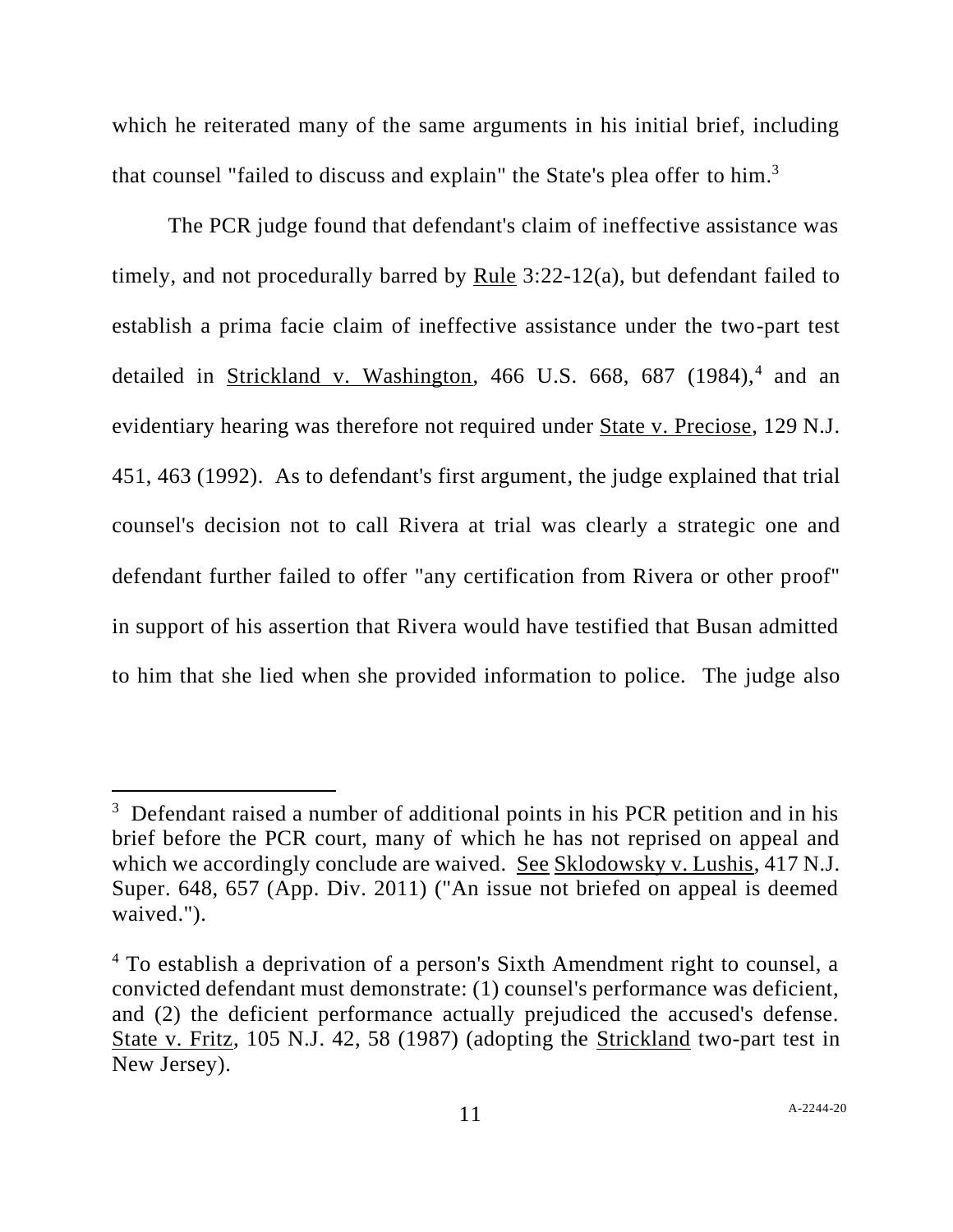found that that defendant had not been prejudiced by counsel's failure to call Rivera.

The judge also rejected defendant's claim that counsel failed to properly investigate and cross-examine Busan. The PCR judge noted that trial counsel cross-examined Busan on the discrepancies in her initial statement and defendant offered "no support for his claim that Busan made a statement to Rivera that contradicted her testimony at trial". On the latter point, the judge explained that defendant had not provided any "indication of what Busan said, when she said it, and, importantly, how that information would have affected the outcome of his trial."

The PCR judge also denied defendant's claim of ineffective assistance of counsel based upon counsel's alleged failure to properly discuss the State's plea offer with him. The judge noted that his trial counsel's letters clearly indicated she fully informed defendant of the terms of the proposed plea agreement in a timely manner.

Finally, the judge noted that defendant was informed at a pretrial conference that the State's offer had increased to forty years, with the same 85% parole ineligibility period. The PCR judge concluded that defendant had not demonstrated that "the advice he received from [trial counsel] was so incorrect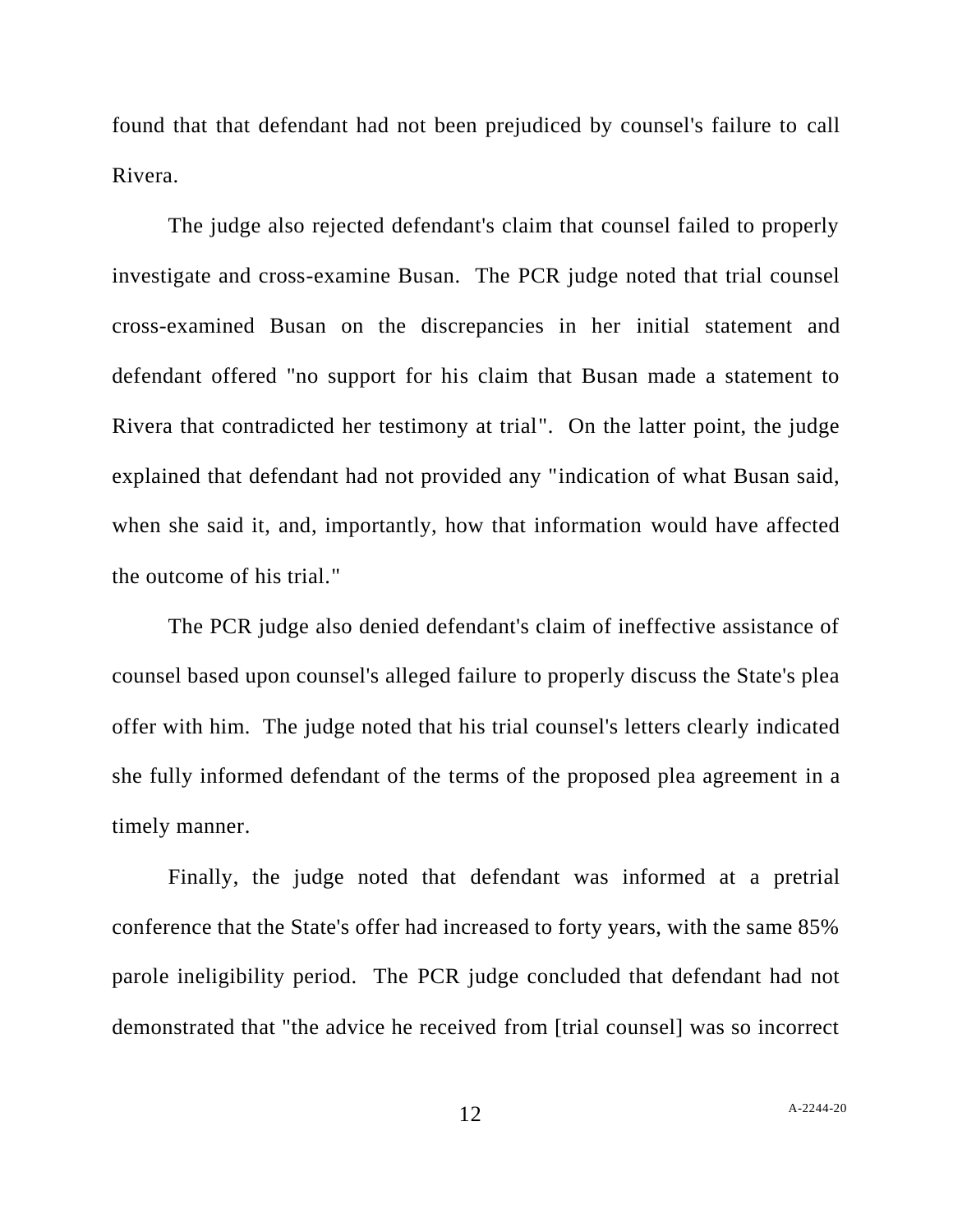or so insufficient that it undermined his ability to make an intelligent decision about whether to accept the plea offer." Rather, the judge found counsel had provided adequate and accurate information to defendant, as reflected in her correspondence to him.

This appeal ensued, in which defendant raises the following arguments, which we have rearranged for purposes of this opinion:

#### POINT I

AS DEFENDANT RECEIVED INEFFECTIVE ASSISTANCE OF COUNSEL, HE IS ENTITLED TO POST-CONVICTION RELIEF, OR, IN THE ALTERNTIVE, TO AN EVIDENTIARY HEARING.

> [A.] Trial counsel failed to diligently investigate the case and effectively cross-examine Sharon Busan.

> [B.] Trial counsel failed to provide accurate information necessary for defendant to make an informed decision on whether to accept the State's plea offer.

> [C.] Trial counsel's cumulative errors denied defendant effective legal representation.

> [D.] Trial counsel was ineffective in failing to call Ramon Rivera as a witness.

#### POINT II

## AS DEFENDANT HAS MADE A PRIMA FACIE CASE OF INEFFECTIVE ASSISTANCE OF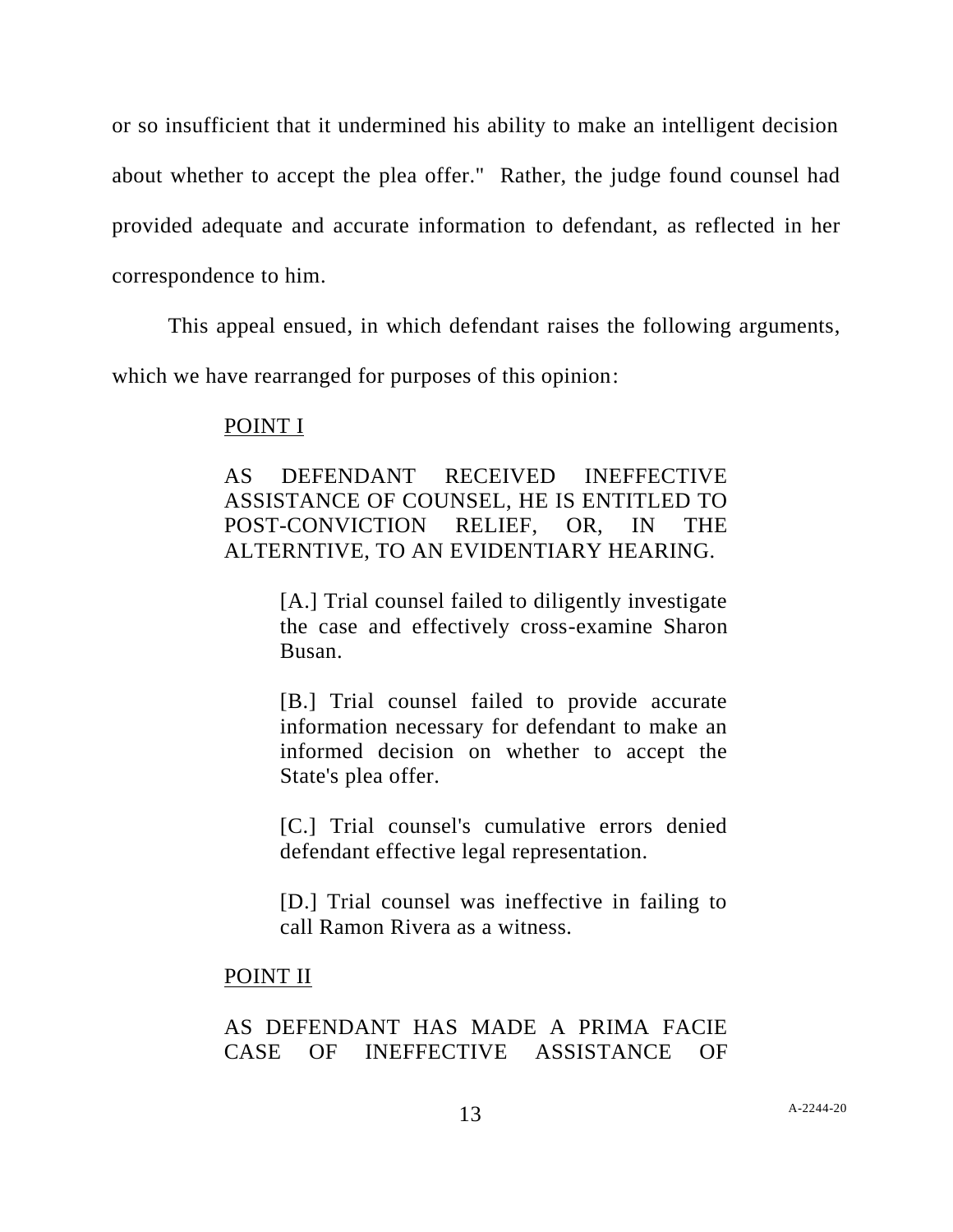# COUNSEL AND THERE WERE GENUINE ISSUES OF MATERIAL FACT IN DISPUTE, THE PCR COURT ERRED WHEN IT DENIED THE PETITION WITHOUT AN EVIDENTIARY HEARING.

Having considered these arguments in light of the record and applicable law, we affirm the dismissal of defendant's PCR petition with respect to the issues raised in Point I.  $A - C$ . We remand for the court to address in the first instance defendant's Strickland-related arguments raised in Point I.D, in light of defendant's submission of a certification of Ramon Rivera that he failed to provide to the PCR court.

### II.

Under the Sixth Amendment of the United States Constitution, a person accused of crimes is guaranteed the effective assistance of legal counsel in his defense. Strickland, 466 U.S. at 687. When reviewing claims that a defendant's counsel's performance was constitutionally deficient, courts apply a strong presumption that defense counsel "rendered adequate assistance and made all significant decisions in the exercise of reasonable professional judgment." Id. at 690.

In Point I.A., defendant argues his trial counsel provided ineffective assistance because she failed to properly investigate and cross examine Sharon Busan. He maintains that trial counsel "had been provided with Busan's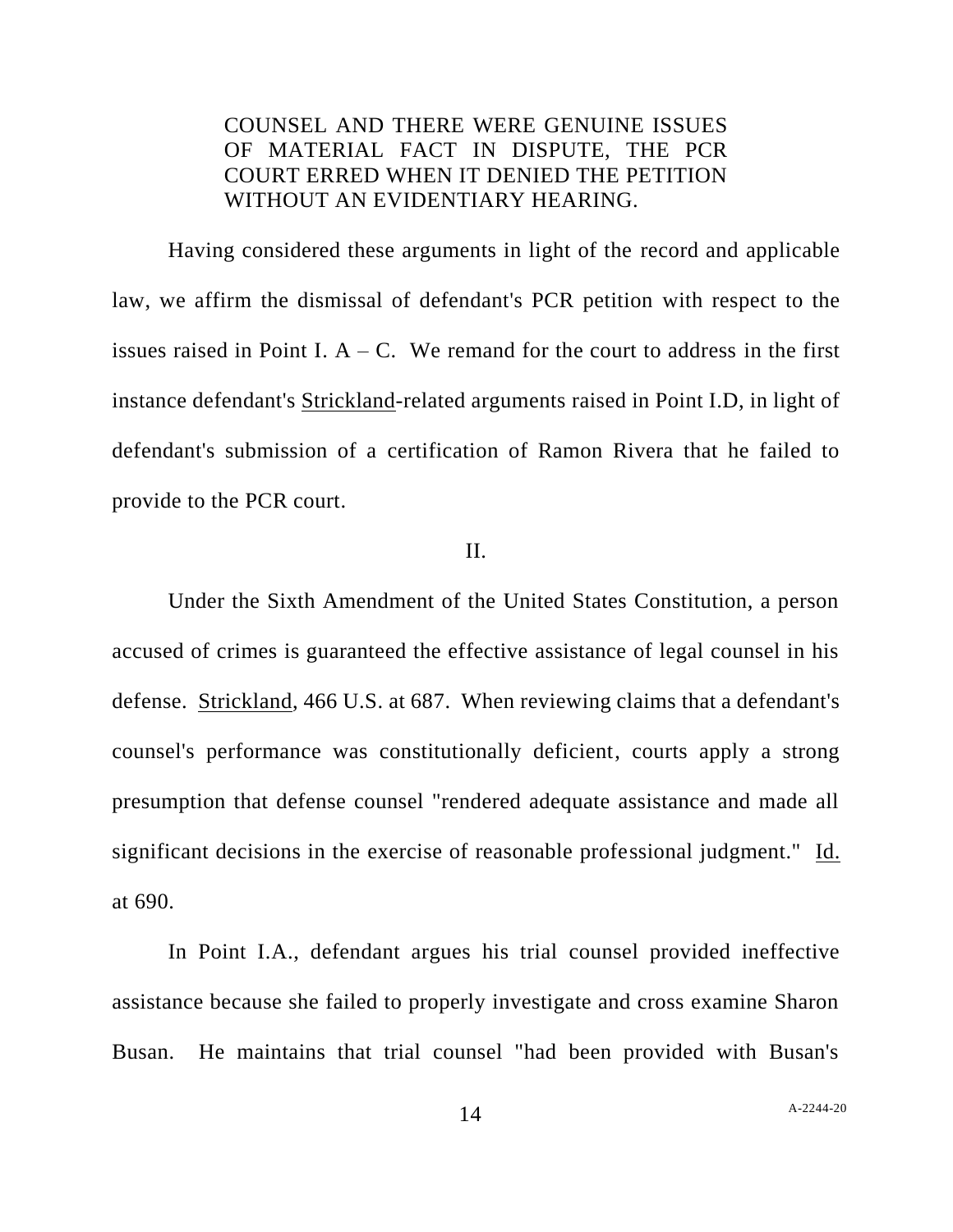statement in discovery" and failed to "have an investigator interview Busan prior to trial regarding the untruth of this anticipated testimony." As such, defendant contends "trial counsel's failure to adequately challenge a crucial State witness deprived defendant of effective legal representation." We disagree.

In rejecting this argument, the PCR judge relied on State v. Cummings, 321 N.J. Super. 154, 170 (App. Div. 1999), and explained that a defendant making such a claim must "assert facts that an investigation would have revealed, supported by affidavits or certification based upon the personal knowledge of the affiant or the person making the certification." The PCR judge noted that defendant failed to provide any such explanation or evidentiary support to suggest how a further investigation of Busan would have affected the outcome at trial. The court also concluded that defendant's contention ignored trial counsel's cross-examination of Busan with respect to discrepancies between her trial testimony and her initial statement, and that Busan conceded that her memory was likely better at the time she gave the statement to police.

As noted, trial counsel's informed strategic decisions demand our heightened deference, and "are virtually unchallengeable." Strickland, 466 U.S. at 690-91. "[C]omplaints 'merely of matters of trial strategy' will not serve to ground a constitutional claim of inadequacy of representation." Fritz, 105 N.J.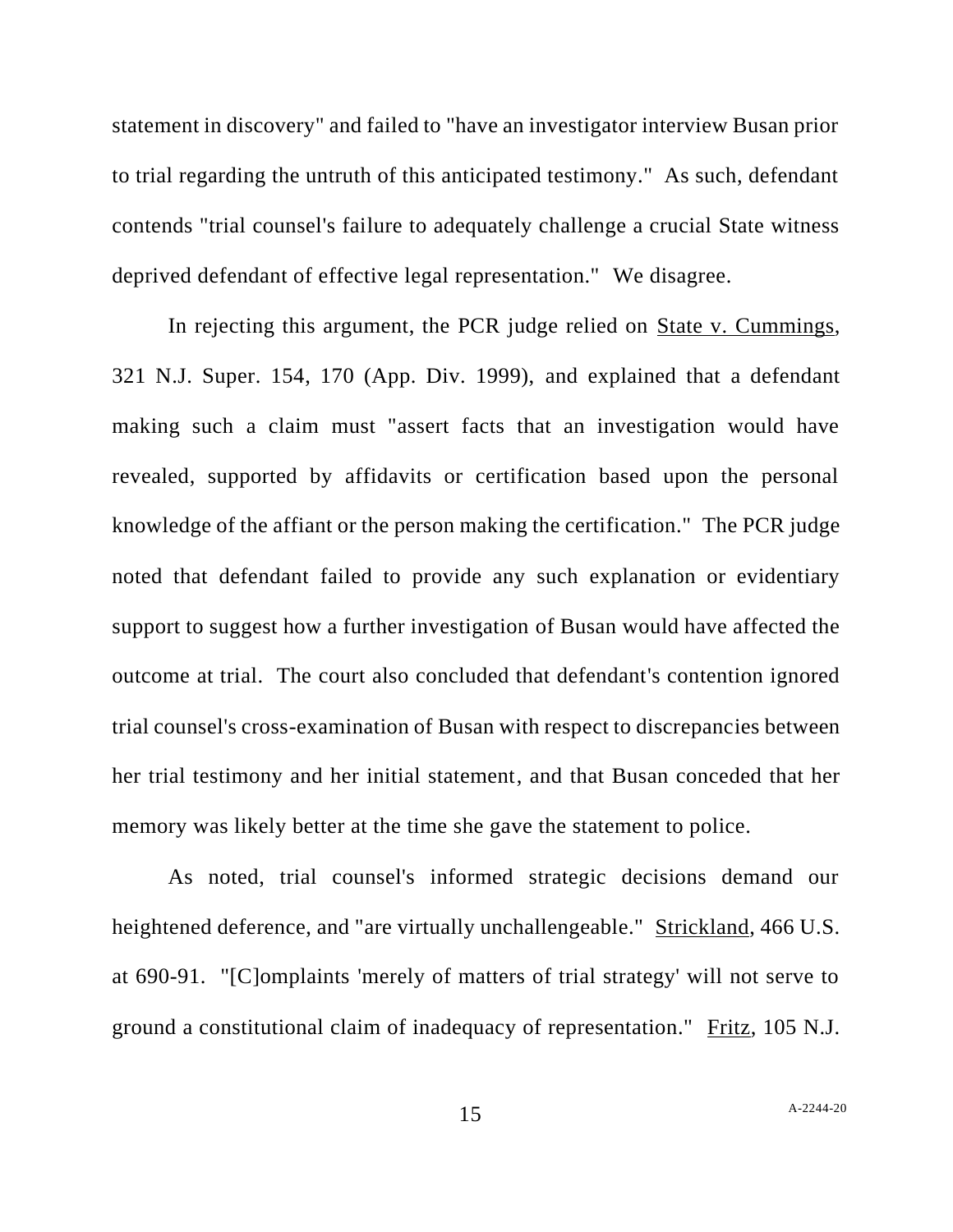at 54 (quoting State v. Williams, 39 N.J. 471, 489 (1963)). For example, in State v. Marshall, 148 N.J. 89, 166 (1997), our Supreme Court denied the defendant's PCR petition alleging that counsel failed to adequately cross-examine a prosecution witness concerning his prior statement to investigators, concluding that counsel had sufficiently questioned the witness to make the jury aware of the circumstances surrounding the statement.

Here, defendant's trial counsel similarly cross-examined Busan about the inconsistencies in her prior statement to police and her testimony at trial. Counsel further pressed Busan on why she never told police about the incident at the family wedding when defendant approached her, whether she had been drinking on the night of April 12, 2013, and her previous encounters with the criminal justice system. Under the circumstances, we agree with the PCR judge that defendant failed to establish that trial counsel's investigation and crossexamination of Busan was constitutionally ineffective under Strickland. In sum, we are satisfied that counsel's cross-examination did not "so undermine[] the proper functioning of the adversarial process that the trial cannot be relied on as having produced a just result." Strickland, 466 U.S. at 686.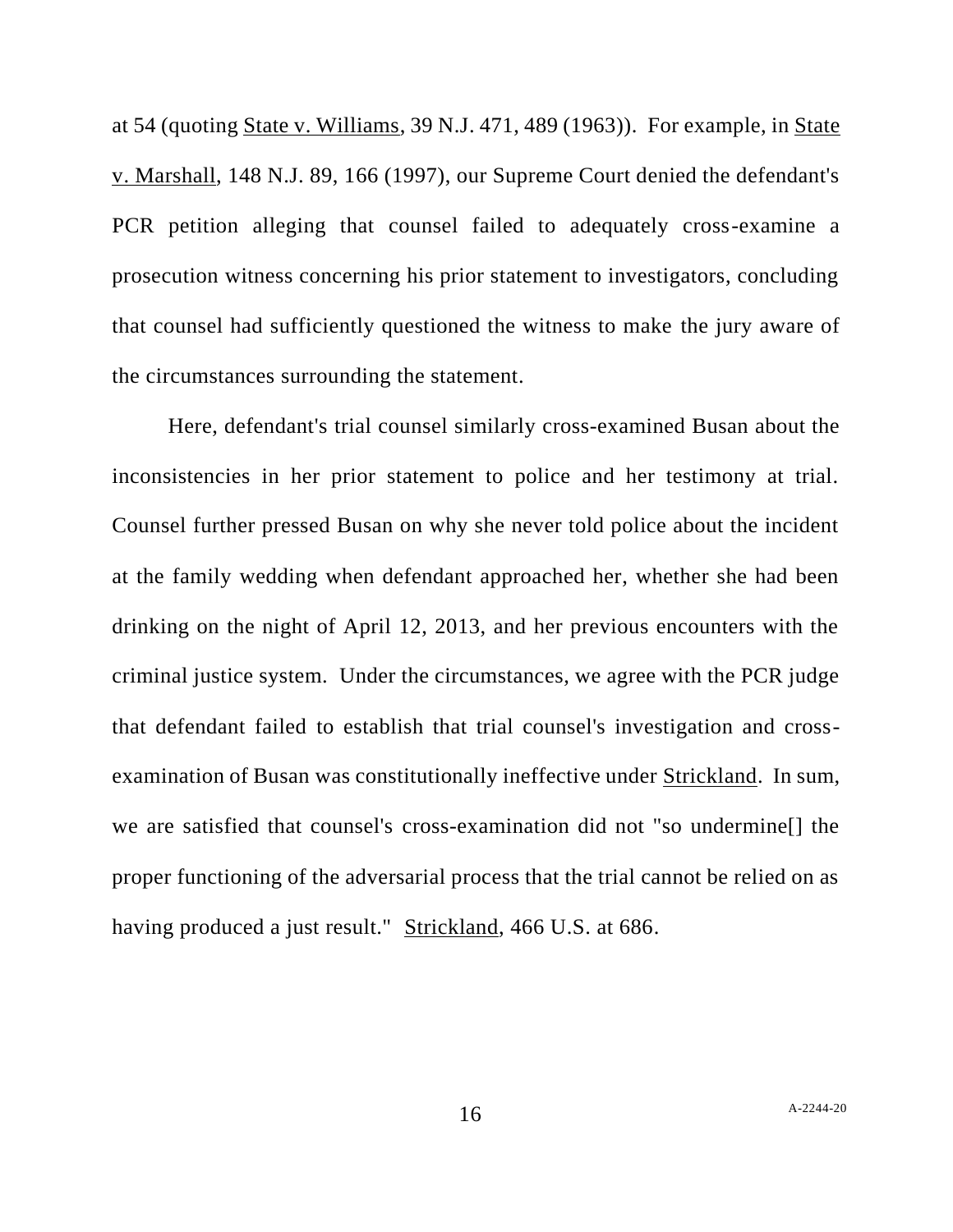We also reject defendant's claim that his counsel violated his Sixth Amendment rights because she failed to adequately review with him the State's plea offers. Defendant specifically contends counsel misrepresented the plea offer when she informed him the state extended an offer "in the range of [thirty] years," and when that offer increased to forty years, counsel failed to address the terms with him.

It is well settled that "plea bargaining is a critical stage of the criminal proceeding at which the right of representation attaches." State v. Taccetta, 351 N.J. Super. 196, 200 (App. Div. 2002); see also United States v. Day, 969 F.2d 39, 43 (3d Cir. 1992). During the plea-bargaining stage, "a defendant has the right to make a reasonably informed decision whether to accept a plea offer" and knowledge of potential sentence exposure is crucial to the decision of whether to plead guilty. Day, 969 F.2d at 43; see also State v. Nichols, 71 N.J. 358, 361 (1976); Pressler and Verniero, Current N.J. Court Rules, cmt 1.4.2. on R. 3:9-2 (2011) ("The defendant must be advised of the maximum penalty for the crime to which he is pleading guilty.").

Therefore, counsel's effective assistance at the plea bargain stage, as well as defendant's understanding of the sentencing consequences, is of paramount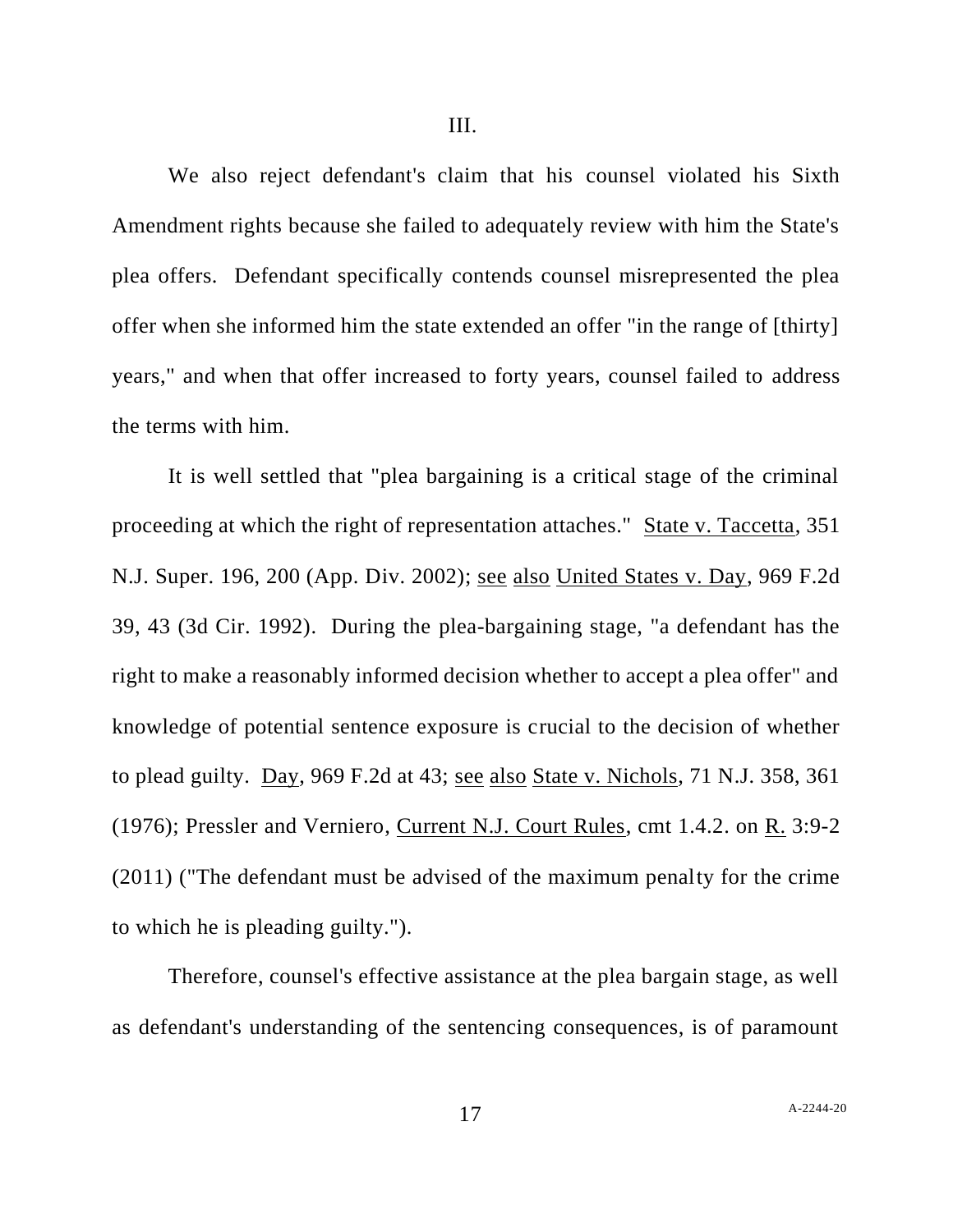importance. See Von Moltke v. Gillies, 332 U.S. 708, 721 (1948) ("Prior to trial an accused is entitled to rely upon his counsel to make an independent examination of the facts, circumstances, pleadings and laws involved and then to offer his informed opinion as to what plea should be entered."). In the context of plea offers, in order to establish ineffective assistance of counsel, "a defendant must show the outcome of the plea process would have been different with competent advice." Lafler v. Cooper, 566 U.S. 156, 163 (2012).

Here, the PCR judge's conclusion that defendant did not meet the performance prong of the two-part Strickland test based on his counsel's misadvice regarding the State's plea offers. The court concluded that the correspondence between defendant and his trial attorney demonstrated that counsel adequately discussed the plea offers extended by the State, and defendant was aware of the consequences of rejecting them and proceeding to trial. The court further noted that the trial judge had previously reviewed the change to the plea with defendant at the pretrial conference. These conclusions are amply supported by the record.

It is clear from her letters that counsel reviewed the offers with defendant and gave candid warnings as to the consequences of going to trial. As noted, counsel provided defendant with a March 7, 2014 letter from the prosecutor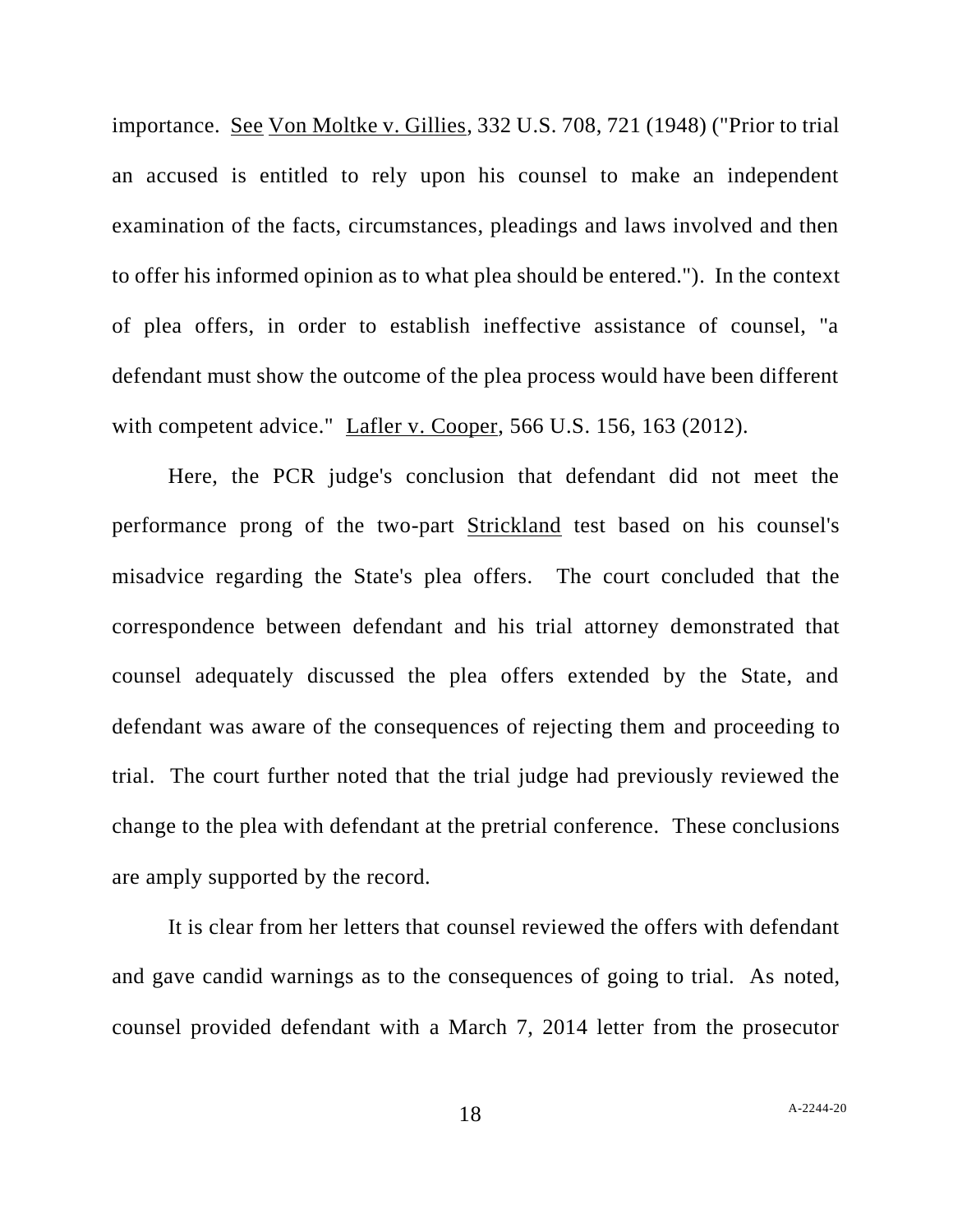detailing the forty-year offer with an 85% ineligibility period should defendant plead guilty to counts one and three. The letter explained that this sentence would run consecutively to any other pending sentence defendant faced. Counsel forwarded the letter to defendant that same day and stated her belief that there might be "room for negotiation," but noted the serious nature of the crimes to which defendant was charged.

Counsel thereafter moved to sever the charges and explained to defendant in a July 20, 2015 letter that the consolidation of the counts would be "very damaging to the defense" and advised of the "significant likelihood" of conviction on most of the counts that would likely result in life imprisonment. In this letter, counsel informed defendant that the State was "willing to offer . . . something in the range of [thirty] years with an 85% disqualifier," and recommended he accept this offer "if actually [thirty] years." Defendant has provided no evidence, however, that the State extended a plea offer of thirty years with an 85% parole disqualifier.

It is also clear from the relevant transcripts of the pretrial proceedings that defendant understood the plea offers and was present in court when the thirtyfive-year offer was presented, despite maintaining he has "no recollection" of that offer. He further reviewed the State's later offer of forty years with the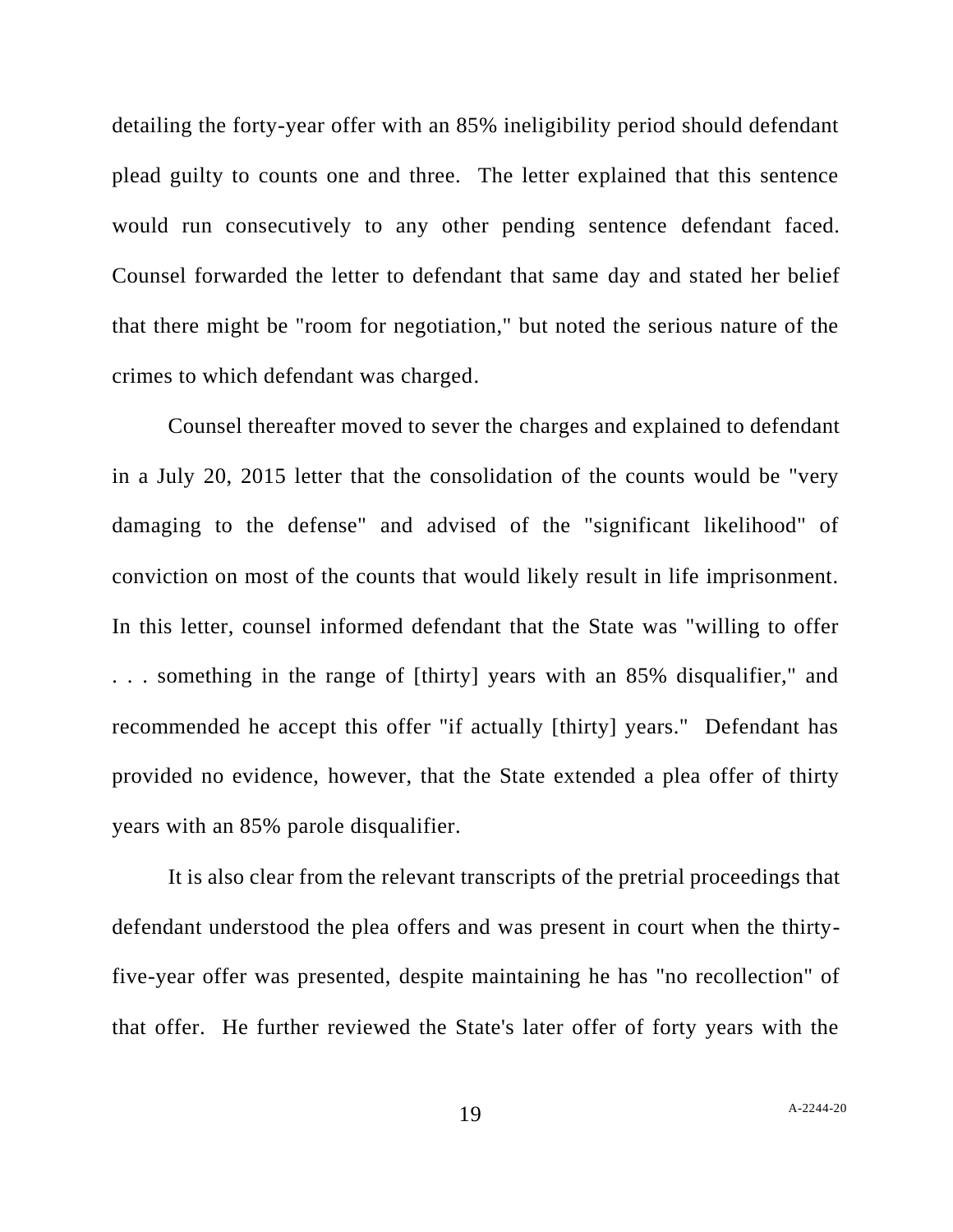motion judge at the September 11, 2015 pretrial conference, where defendant indicated he understood the consequences of proceeding to trial, despite facing a possible 180-year term of incarceration.

As such, defendant has not proved either that his trial counsel grossly misadvised him or that he likely would otherwise have accepted the State's offer. See Taccetta, 351 N.J. Super. at 200. Contrary to defendant's argument, the record establishes he was fully advised of and understood his sentencing exposure, and decided to proceed to trial fully informed and aware of the adverse consequences.

#### IV.

Finally, defendant argues his trial counsel erred when she failed to call Ramon Rivera as a witness. In support, he submits, for first time on appeal, a December 12, 2019 certification from Rivera, in which he attests that Busan falsely testified regarding the events of April 12, 2013. The parties do not dispute that this certification was not presented to the PCR court. In fact, in rejecting this argument, the PCR judge specifically noted that defendant failed to provide any competent evidence regarding these allegations.

Rivera attested in his December 12, 2019 certification that he, Busan, and other family members were drinking in the basement of their parents' apartment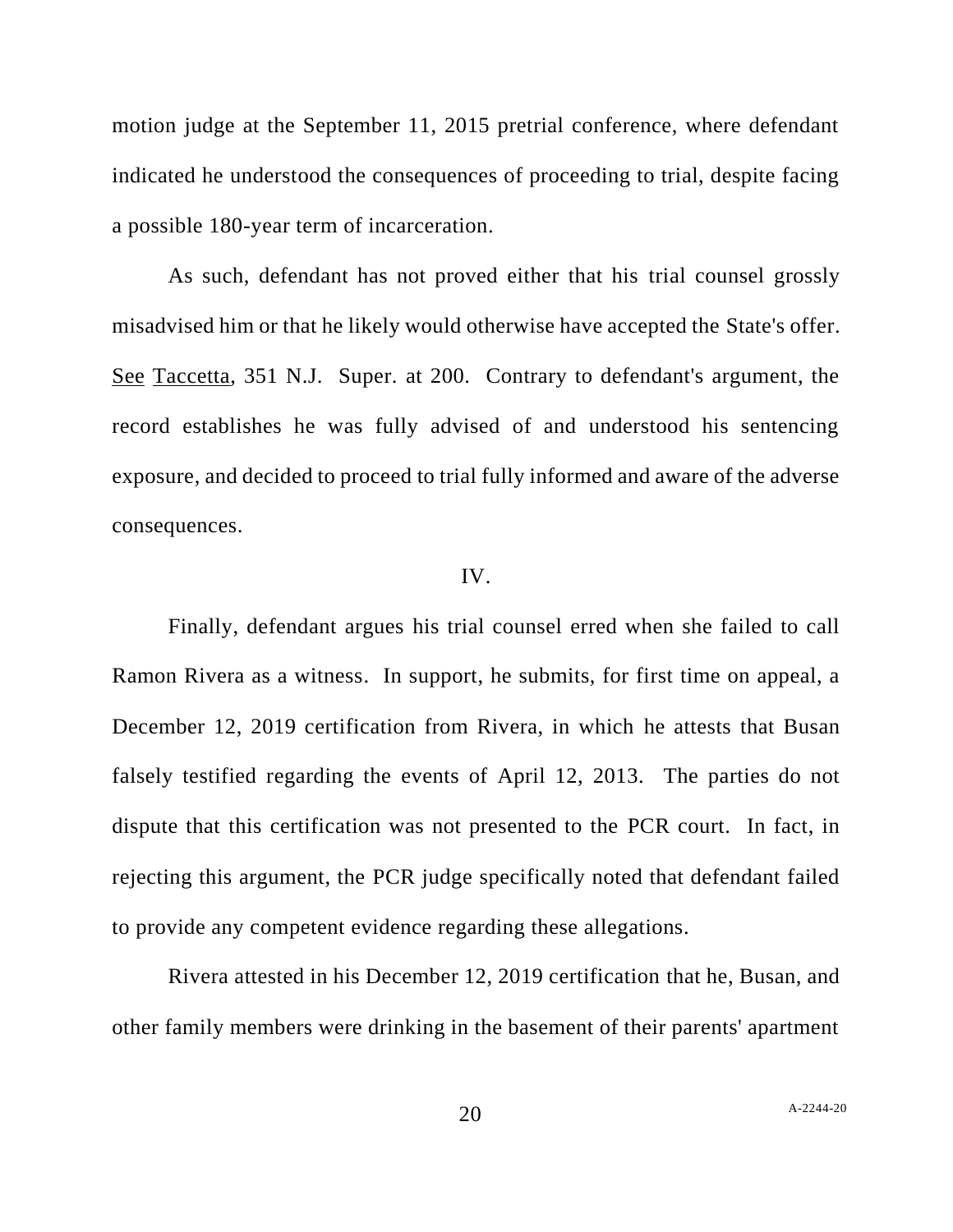on April 12, 2013, and from that location in the home, there "was no way that [Busan] saw anyone parked in the front of the building between 9:30 p.m. and 10:00 p.m." He further denied that Busan could have heard the gunshot because he heard "a loud pop sound," and asked whether anyone had also heard it, to which Busan allegedly responded, "hear what?'" Rivera further certified that he had been served with a subpoena, appeared in court and waited to be called as a trial witness, but defendant's counsel informed him he was "no longer needed" because defendant "did not want [him] to testify anymore."

In rejecting defendant's argument, the PCR judge explained that "[d]etermining which witness to call to the stand at trial is one of the most difficult strategic decisions that any trial attorney must confront." Relying on State v. Arthur, 184 N.J. 307, 320-21 (2005), the judge noted that when making such a strategic decision, a trial attorney must consider the witness's expected testimony, his or her credibility, whether the testimony will be subject to impeachment, and whether the testimony will contradict testimony of other witnesses, among other factors. Without any competent proofs before it regarding Rivera's expected testimony, the judge properly concluded that defendant's "reliance upon the bald assertion that counsel was ineffective for not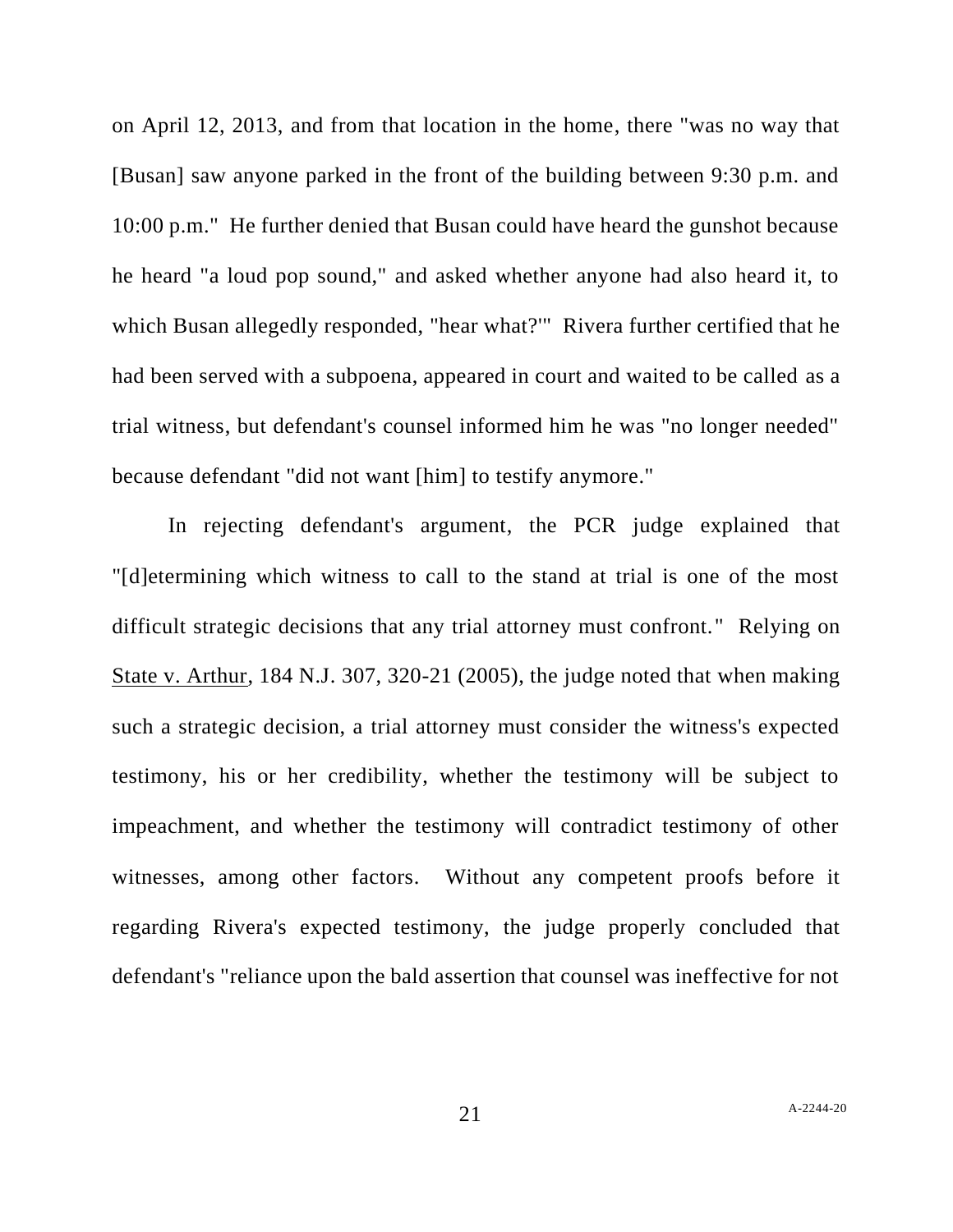calling the [Rivera was] insufficient to prove that trial counsel was deficient or that defendant was prejudiced by the failure to call [him] as a witness."

As noted, defendant has submitted to us a certification from Rivera detailing his proposed testimony and how it would have impeached Busan's testimony. Despite the improper procedure employed in submitting the certification, see Rule 2:5-4(a), we believe the interests of justice warrant a limited remand for the PCR court to make factual findings related to the Rivera certification and what, if any, effect it would have had on the judge's Strickland analysis had it been presented with the document. The judge may wish to inquire of defendant's PCR counsel why the certification likely was not presented to the court inasmuch as it is dated December 12, 2019, over two years before the PCR hearing.

Our remand should in no way be interpreted of a criticism of the PCR court which addressed the matter conscientiously and thoroughly based on the materials before it. We also acknowledge that Rivera's certification confirms the sound of a nearby gunshot on the night of S.B.W.'s death, and on that point his testimony may have supported the State's case.

However, in his certification, Rivera also disputes Busan's testimony that she saw defendant's van parked in front of their family's apartment, and would